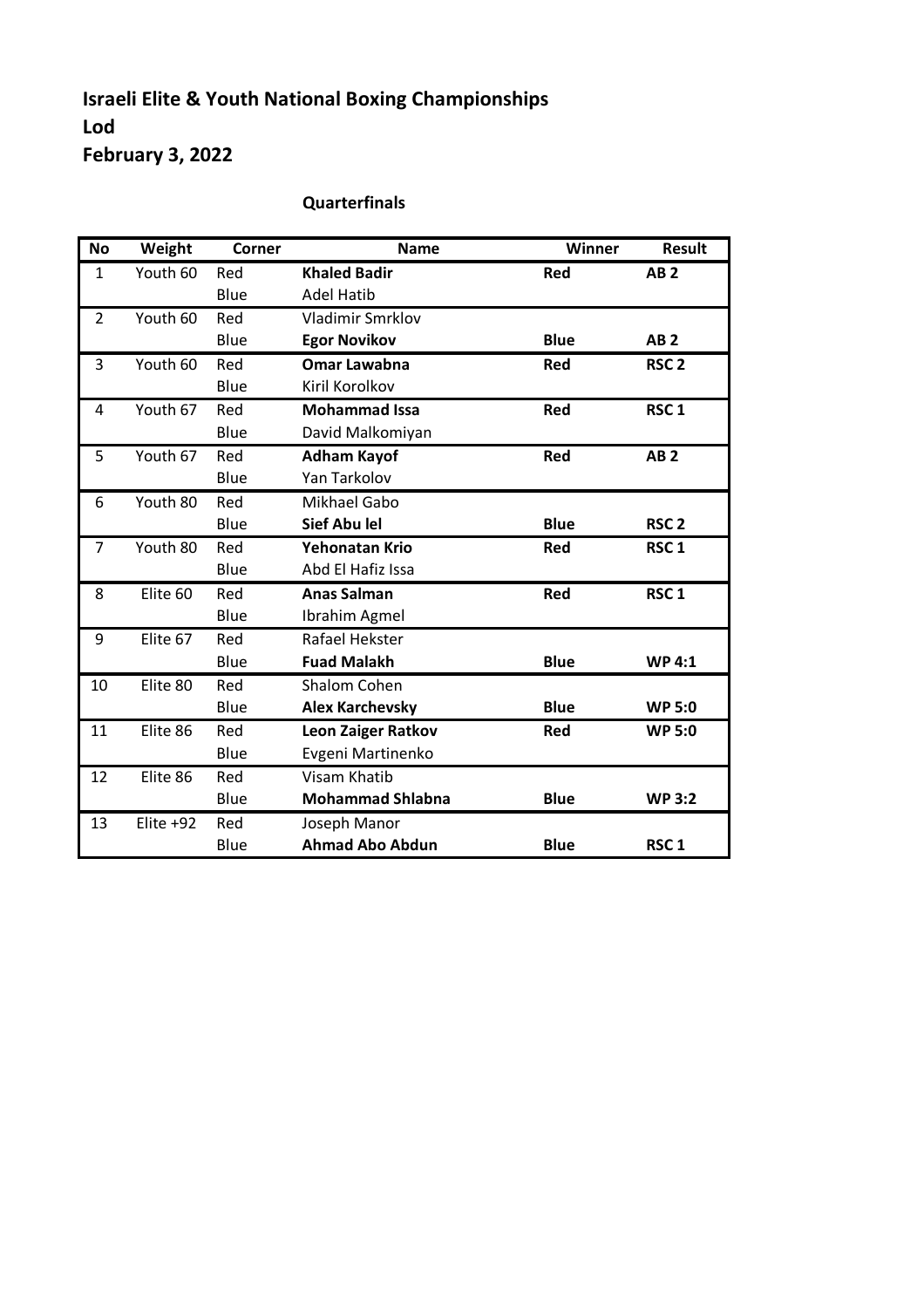## **Israeli Elite & Youth National Boxing Championships Lod February 4, 2022**

| <b>No</b>      | Weight         | Corner | <b>Name</b>               | Winner      | <b>Result</b>     |
|----------------|----------------|--------|---------------------------|-------------|-------------------|
| 1              | Youth 57       | Red    | <b>Bar Rafael</b>         |             |                   |
|                |                | Blue   | <b>Yurii Zuev</b>         | <b>Blue</b> | <b>WP 4:0</b>     |
| $\overline{2}$ | Youth 57       | Red    | Abd El Rauf Abd El Jauad  | Red         | <b>WP 5:0</b>     |
|                |                | Blue   | Muhammad Kuteba           |             |                   |
| 3              | Youth 60       | Red    | Qasem Derausha            | Red         | <b>WP 3:2</b>     |
|                |                | Blue   | <b>Khaled Badir</b>       |             |                   |
| 4              | Youth 60       | Red    | <b>Egor Novikov</b>       |             |                   |
|                |                | Blue   | <b>Omar Luwabna</b>       | <b>Blue</b> | <b>WP 4:1</b>     |
| 5              | Youth 63.5 Red |        | <b>Tomer Beny</b>         | Red         | RSC <sub>2</sub>  |
|                |                | Blue   | Nikita Deatchenko         |             |                   |
| 6              | Youth 67       | Red    | Mohammad Issa             |             |                   |
|                |                | Blue   | <b>Adham Kauf</b>         | <b>Blue</b> | <b>WP 3:2</b>     |
| $\overline{7}$ | Youth 67       | Red    | Safi Abo Shaaban          | <b>Red</b>  | RSC <sub>1</sub>  |
|                |                | Blue   | Matvei Praverman          |             |                   |
| 8              | Youth 75       | Red    | <b>Mohammad Taha</b>      |             |                   |
|                |                | Blue   | <b>Udai Suleman</b>       | <b>Blue</b> | <b>WP 5:0</b>     |
| 9              | Youth 80       | Red    | <b>Sief Abu lel</b>       | Red         | RSC <sub>1</sub>  |
|                |                | Blue   | Yehonatan Krio            |             |                   |
| 10             | Youth 80       | Red    | <b>Dov Bar Elias</b>      | Red         | RSC <sub>1</sub>  |
|                |                | Blue   | Ali zoabi                 |             |                   |
| 11             | Youth 86       | Red    | Sarel Shamilov            |             |                   |
|                |                | Blue   | <b>Omar Auad</b>          | <b>Blue</b> | RSCI <sub>1</sub> |
| 12             | Elite 60       | Red    | Sharif Kraim              |             |                   |
|                |                | Blue   | <b>Anas Salman</b>        | <b>Blue</b> | RSC <sub>2</sub>  |
| 13             | Elite 60       | Red    | <b>Salim Hadida</b>       | Red         | RSC <sub>2</sub>  |
|                |                | Blue   | Gazi Seed                 |             |                   |
| 14             | Elite 67       | Red    | Ameen Agbaria             | Red         | <b>WP 5:0</b>     |
|                |                | Blue   | Mahmud Ghoani             |             |                   |
| 15             | Elite 67       | Red    | <b>Elias Nahas</b>        |             |                   |
|                |                | Blue   | <b>Fuad Malakh</b>        | <b>Blue</b> | <b>WP 5:0</b>     |
| 16             | Elite 71       | Red    | <b>Miroslav Kapuler</b>   | Red         | RSC <sub>2</sub>  |
|                |                | Blue   | Roy Iskirik               |             |                   |
| 17             | Elite 71       | Red    | <b>Hanania Devids</b>     | Red         | RSC <sub>3</sub>  |
|                |                | Blue   | Asaf Joseph Tal           |             |                   |
| 18             | Elite 75       | Red    | <b>Daniel Ilyiushonok</b> | Red         | RSC <sub>1</sub>  |
|                |                | Blue   | Igor Rojinski             |             |                   |
| 19             | Elite 75       | Red    | <b>David Bazov</b>        | Red         | <b>WO</b>         |
|                |                | Blue   | Ibrahim Gadir             |             |                   |
| 20             | Elite 80       | Red    | Mikhael Molovichko        |             |                   |
|                |                | Blue   | <b>Alex Karchevsky</b>    | <b>Blue</b> | RSC <sub>2</sub>  |

## **Semifinals**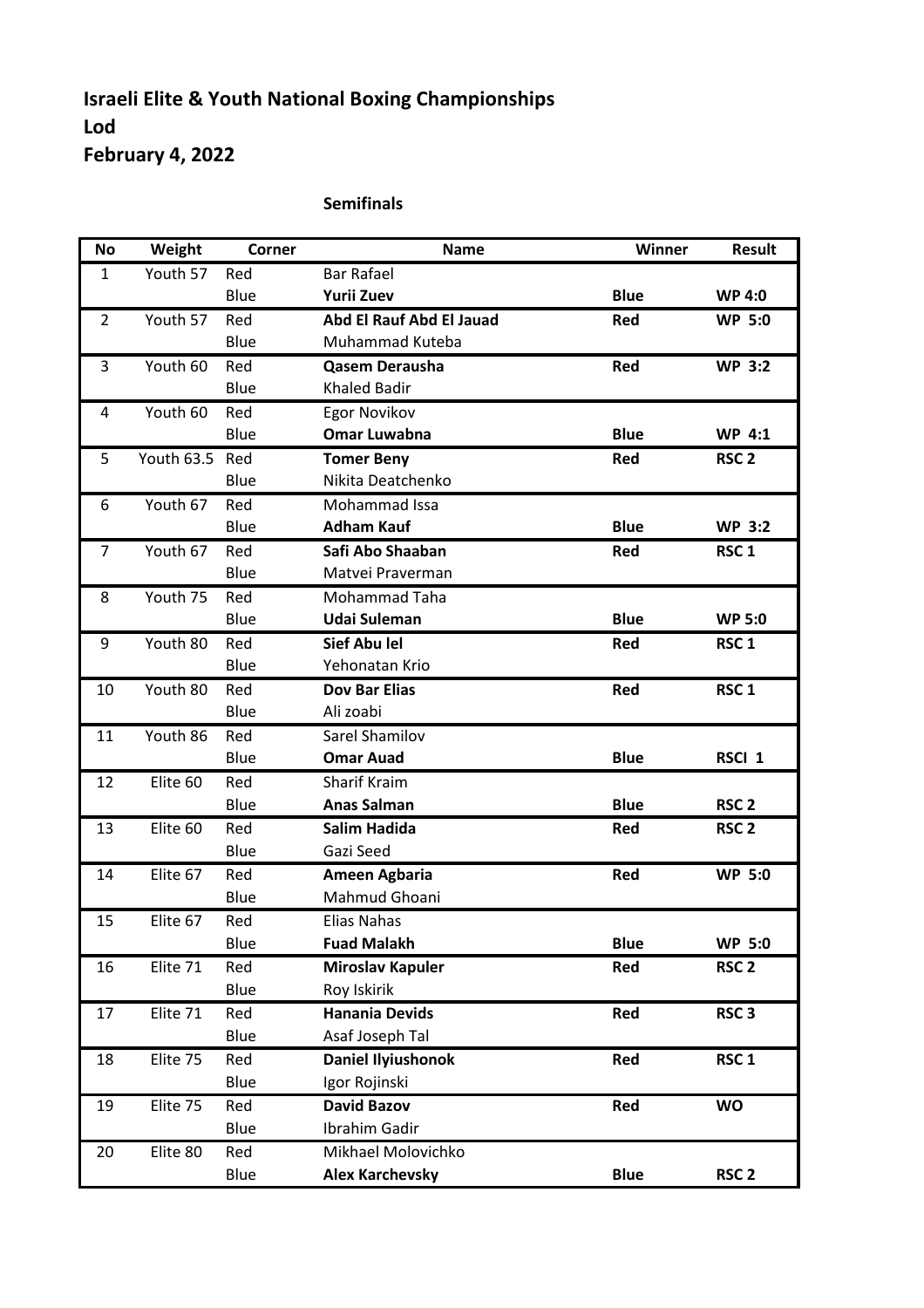| 21 | Elite 80    | Red  | <b>Rabih Kinani</b> | Red         | <b>WP 3:2</b>    |
|----|-------------|------|---------------------|-------------|------------------|
|    |             | Blue | Rony Fartush        |             |                  |
| 22 | Elite 86    | Red  | Leon Zaiger Ratkov  | Red         | <b>WP 5:0</b>    |
|    |             | Blue | Mohammad Shlabna    |             |                  |
| 23 | Elite 86    | Red  | Yan Zak             | Red         | <b>AB1</b>       |
|    |             | Blue | Ahmad Abu Hasan     |             |                  |
| 24 | Elite 92    | Red  | Muhammad Abu Kandil |             |                  |
|    |             | Blue | Ivan Pravilau       | <b>Blue</b> | <b>RSCI 2</b>    |
| 25 | Elite $+92$ | Red  | Ibrahim Alem        |             |                  |
|    |             | Blue | Ahmad Abo Abdun     | <b>Blue</b> | RSC <sub>1</sub> |
| 26 | Elite $+92$ | Red  | <b>Ben Simhaeev</b> | Red         | <b>WP 5:0</b>    |
|    |             | Blue | Tarek Hadiga        |             |                  |